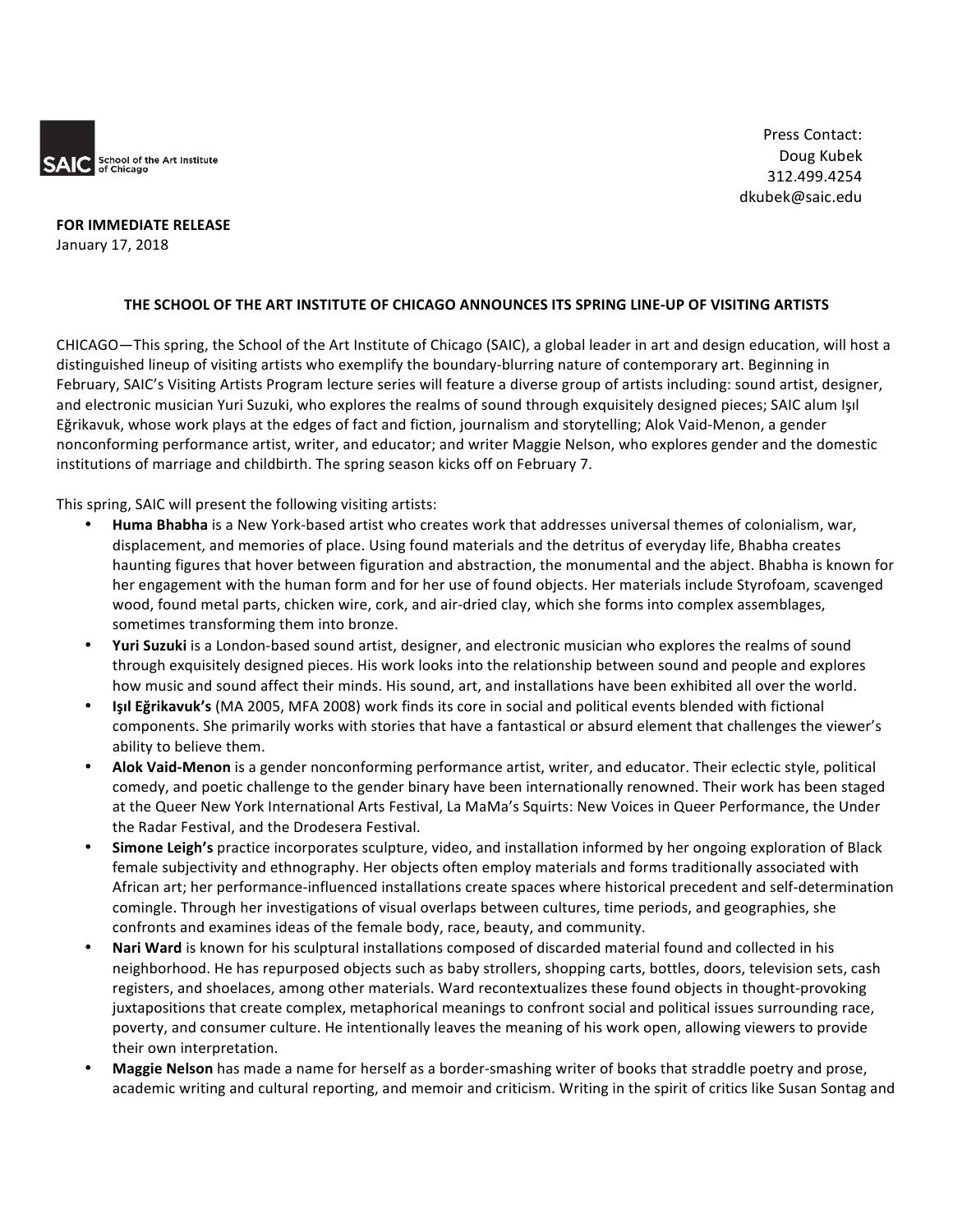Roland Barthes, Nelson's experience serves as a way to explore how iconic thinkers and theorists have tried to untie the vexing knots that limit the way we talk about gender and the domestic institutions of marriage and childbirth.

"We are delighted to have such a diverse group of artistic voices coming to the School of the Art Institute of Chicago as part of our Visiting Artists Program," said Andrea Pierro, Director of the Visiting Artists Program. "These artists use their practices to explore significant topics and share their unique perspectives with audiences around the world."

The Visiting Artists Program, founded in 1868, is the oldest public program at SAIC. In addition to bringing some of the leading artistic voices to SAIC, the program plays a critical role in informing the curriculum by arranging studio critiques and roundtable discussions with students, providing them with direct access to world-renowned speakers working across disciplines.

### **Visiting Artists Program Lecture Schedule**

All presentations are free and open to the public, begin promptly at 6:00 p.m. and take place in Rubloff Auditorium at The Art Institute of Chicago, 230 S. Columbus Drive. All seating is first come, first served and reservations are not required. This program is partially supported by a grant from the Illinois Arts Council Agency. For more information, visit saic.edu/vap.

#### **Huma Bhabha**

Wednesday, February 7, 6:00 p.m.

#### **Yuri Suzuki**

Tuesday, February 13, 6:00 p.m. *Presented in partnership with the William Bronson and Grayce Slovet Mitchell Lecture Series in SAIC's Department of* Architecture, Interior Architecture, and Designed Objects and the Art Institute of Chicago's Department of Learning and Public *Engagement and the Architecture & Design Society*

### **Işıl Eğrikavuk: Distinguished Alumni Lecture Series**

Tuesday, March 6, 6:00 p.m. *Presented in partnership with SAIC's Office of Alumni Relations* 

**Alok Vaid-Menon** Monday, March 12, 6:00 p.m. *Presented in partnership with SAIC's Office of Multicultural Affairs, Department of Performance, and Writing Program* 

## **Simone Leigh**

Tuesday, March 20, 6:00 p.m. Presented in partnership with SAIC's Office of Engagement, Homan Square

## **Nari Ward**

Wednesday, April 18, 6:00 p.m.

**Maggie Nelson**

Monday, April 30, 6:00 p.m. *Presented in partnership with the Poetry Foundation and SAIC's Writing Program* 

# **About the School of the Art Institute of Chicago**